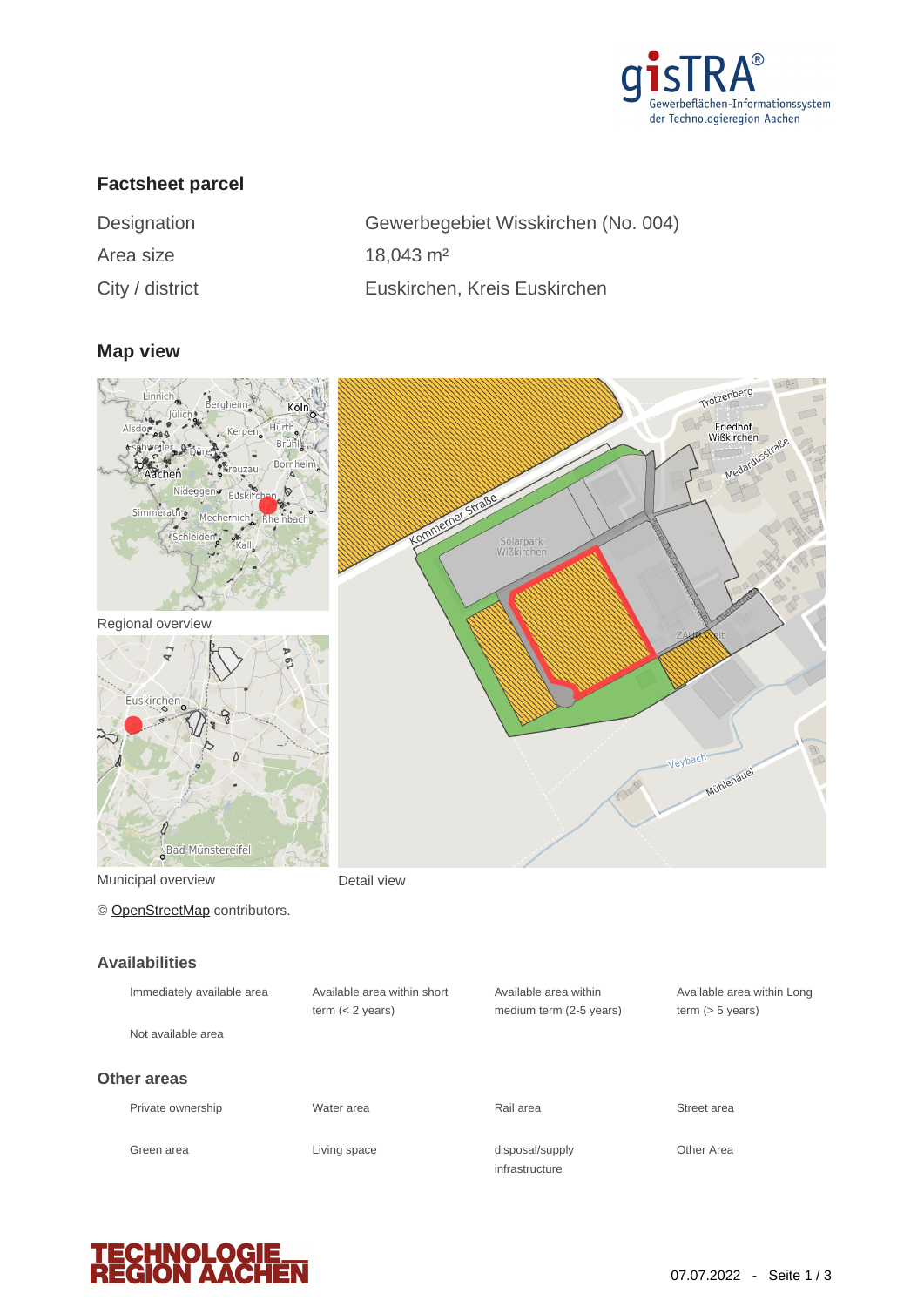

## **Parcel**

| Area size        | $18,043 \text{ m}^2$                          |
|------------------|-----------------------------------------------|
| Price            | On Demand                                     |
| Availability     | Available area within medium term (2-5 years) |
| Area designation | <b>Commercial zone</b>                        |
| Restriction      | Yes                                           |
| <b>Divisible</b> | Yes                                           |
| 24h operation    | <b>No</b>                                     |
|                  |                                               |

### **Commercial zone**

| Location                  | <b>Outskirts</b> |
|---------------------------|------------------|
| Industrial tax multiplier | 475.00 %         |
| Regional important?       | Nο               |

### **Transport connections**

|                         |                       | <b>Distance</b> |       |
|-------------------------|-----------------------|-----------------|-------|
|                         |                       | [km]            | [min] |
| Freeway                 | A <sub>1</sub>        | 1.2             |       |
| Highway                 | <b>B266</b>           | 0.3             | 1     |
| Airport                 | Köln-Bonn             | 53.3            | 34    |
|                         | <b>Düsseldorf</b>     | 98.6            | 57    |
| Port                    | Am Godorfer Köln      | 39.4            | 33    |
|                         | Niehl Köln            | 59.8            | 39    |
| Railway                 | Köln-Hbf              | 46.8            | 40    |
|                         | Aachen-Hbf            | 81.4            | 48    |
| <b>Public transport</b> | <b>Bushaltestelle</b> | 0.1             | 1     |
|                         |                       |                 |       |

### **Information about Euskirchen**

The town of Euskirchen is a thriving market town located 15 miles south of Cologne with more than 58,000 inhabitants.

The `Old Town` is the main shopping area. It is centred around Market Square which is bordered by traditional buildings, cafés and restaurants. In addition to its pleasant town centre, Euskirchen is surrounded by beautiful countryside, notably the forest around the Steinbach lake. There are also many important historic houses such as Kleeburg Castle, Veynau Castle or St Martin´s Church all within a short drive from the town centre.